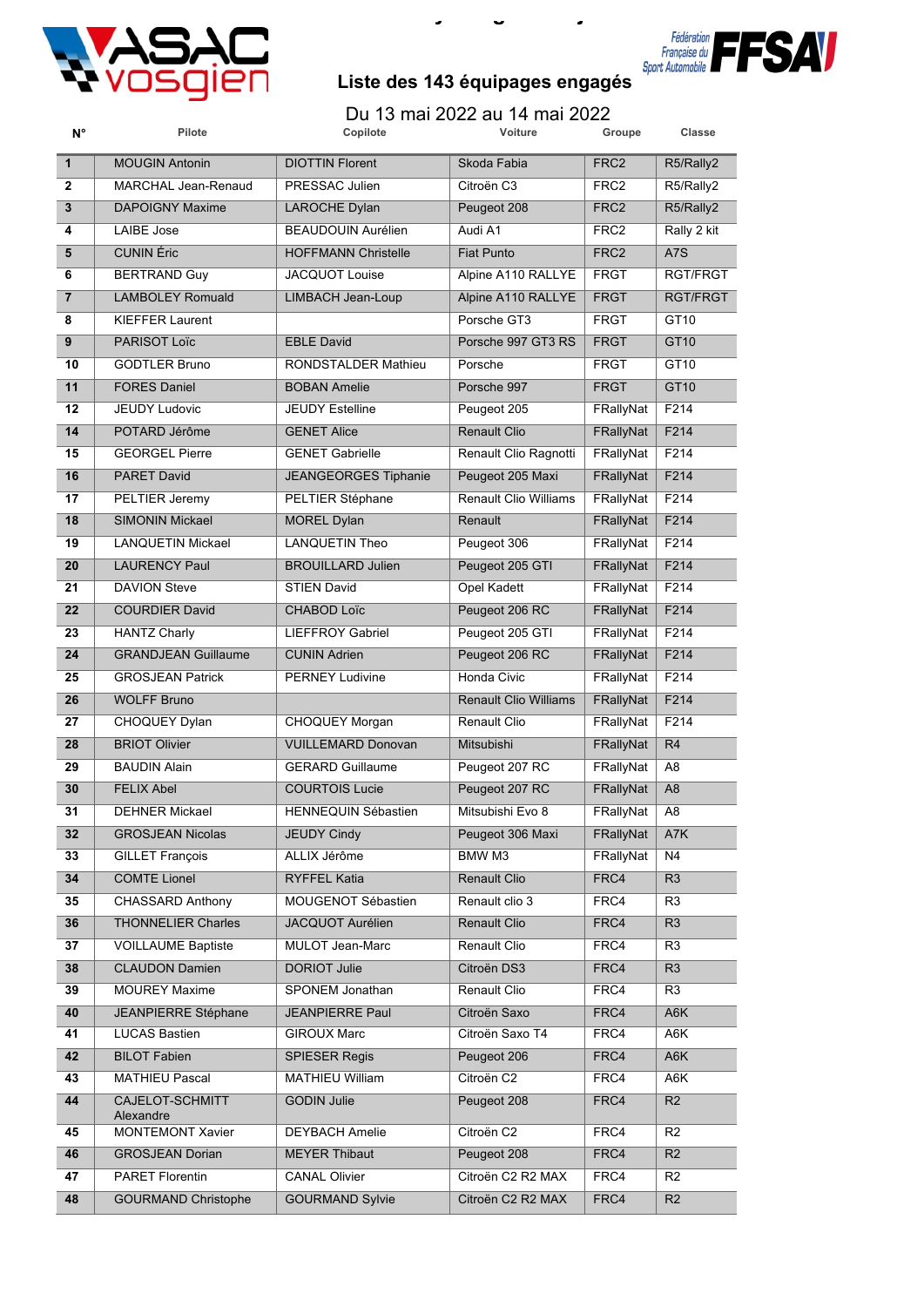



### Du 13 mai 2022 au 14 mai 2022

**20Ème Rallye Régional Ajolais**

| N  | Pilote                       | Copilote                   | Voiture                 | Groupe | Classe         |
|----|------------------------------|----------------------------|-------------------------|--------|----------------|
| 49 | <b>THIEBAUT Paul</b>         | <b>BRICE Madlyn</b>        | Peugeot 208             | FRC4   | R2             |
| 50 | <b>PERNIN Pierre</b>         | PERROZ Sarah               | Citroën C2              | FRC4   | R <sub>2</sub> |
| 51 | <b>POIROT Laurent</b>        | <b>AIGUIER Manon</b>       | Peugeot 208             | FRC4   | R <sub>2</sub> |
| 52 | <b>MARCHAL Eddy</b>          | <b>EHRE Christine</b>      | Peugeot 208             | FRC4   | R <sub>2</sub> |
| 53 | <b>CORBERAND Yoan</b>        | <b>FAIVRE</b> Émeline      | Citroën C2              | FRC4   | F213           |
| 54 | <b>BURRI Michael</b>         | <b>AUBRY Gaétan</b>        | Citroën Saxo VTS        | FRC4   | F213           |
| 55 | <b>COURTOY Cyril</b>         | <b>BARBASON Sylvain</b>    | Peugeot 208             | FRC4   | F213           |
| 56 | ROCHATTE Sébastien           | <b>LACAQUE Julien</b>      | Peugeot 205 GTI         | FRC4   | F213           |
| 57 | <b>BADONNEL Yannick</b>      | <b>FICHENICK Thierry</b>   | Peugeot 206             | FRC4   | F213           |
| 58 | <b>BUGNOT Pierre Olivier</b> | <b>GODOT Samuel</b>        | Peugeot 206 XS          | FRC4   | F213           |
| 59 | <b>VALDENAIRE Thibault</b>   | <b>VIEILLARD Fanny</b>     | Peugeot 106             | FRC4   | F213           |
| 60 | <b>TOUSSAINT Yohann</b>      | PFUND Stéphane             | Peugeot 106             | FRC4   | F213           |
| 61 | ROGER Jérôme                 | <b>GUERDER Justine</b>     | Peugeot 106             | FRC4   | F213           |
| 62 | POIROT Yohan                 | <b>HAMEL Juliette</b>      | Citroën Saxo VTS        | FRC4   | F213           |
| 63 | <b>NIKLAUS Dylan</b>         | <b>LAMBOLEY Adrien</b>     | Opel CORSA              | FRC4   | F213           |
| 64 | <b>NIKLAUS Loïc</b>          | <b>NIKLAUS Amandine</b>    | Peugeot 106             | FRC4   | F213           |
| 65 | <b>PINOT Thomas</b>          | <b>GRILLOT Olivier</b>     | Citroën Saxo            | FRC4   | F213           |
| 66 | <b>SIGRIST Michel</b>        | <b>DUBOIS Sébastien</b>    | Peugeot 206 XS          | FRC4   | F213           |
| 67 | <b>MOREL Nicolas</b>         | LAMBERT Jordan             | Citroën Saxo            | FRC4   | F213           |
| 68 | <b>HULME Valentin</b>        | <b>CHONAVEL Pauline</b>    | Citroën Saxo VTS        | FRC4   | F213           |
| 69 | <b>HERTZOG Ezechiel</b>      | <b>HERTZOG Josua</b>       | Citroën Saxo VTS        | FRC4   | F213           |
| 70 | <b>GERMAIN Alex</b>          | POIROT Edgard              | Peugeot 205 GTI         | FRC4   | F213           |
| 71 | <b>CUNEY Julien</b>          | <b>DURPOIX Éric</b>        | Peugeot 106             | FRC4   | F213           |
| 72 | <b>CATANIA Stéphane</b>      | PONGAN Jean Christophe     | Peugeot 106 S16         | FRC4   | F213           |
| 73 | <b>HESTIN Jean Luc</b>       | <b>GEORGES Chloé</b>       | Ford Escort             | FRC4   | F213           |
| 74 | DECORSAINT Alain             |                            | Peugeot                 | FRC4   | F213           |
| 75 | <b>DANIEL Christian</b>      | <b>JEANMOUGIN Stéphane</b> | Renault Clio            | FRC4   | A7             |
| 76 | <b>DANGEL Justin</b>         | <b>DANGEL Bertrand</b>     | Volkswagen Golf III 16S | FRC4   | A7             |
| 77 | <b>ANDRE Flavien</b>         | <b>FLEURETTE Antoine</b>   | <b>Renault Clio</b>     | FRC4   | A7             |
| 78 | <b>GAVILLOT</b> Éric         | <b>FRITSCH Cindy</b>       | Peugeot 206 RC          | FRC4   | A7             |
| 79 | FLEUROT Aurélien             | <b>BOLOPION Thomas</b>     | Renault Clio Ragnotti   | FRC4   | A7             |
| 80 | <b>MEYER Thiebaut</b>        | <b>AUGIER Pascale</b>      | Honda Civic             | FRC4   | A7             |
| 81 | <b>KELPIN Nicolas</b>        | <b>ERHART Sophie</b>       | Renault Clio Ragnotti   | FRC4   | N3             |
| 82 | POTIQUET Pierre              | POTIQUET Thierry           | Renault Clio            | FRC4   | N <sub>3</sub> |
| 83 | <b>GIROT Sébastien</b>       | <b>HUILIE Axel</b>         | Renault Clio            | FRC4   | N <sub>3</sub> |
| 84 | FLEUROT Jérémy               | <b>FREIDINGER Carine</b>   | Renault Clio Ragnotti   | FRC4   | N <sub>3</sub> |
| 85 | <b>CHIPPAUX Frederic</b>     | CHIPPAUX Graziella         | Renault Clio Ragnotti   | FRC4   | N <sub>3</sub> |
| 86 | <b>ANDREOTTI Anthony</b>     | <b>JACQUES Laurent</b>     | Renault Clio            | FRC4   | N <sub>3</sub> |
| 87 | <b>CLAIRE Nicolas</b>        | <b>THIRIOT Marlene</b>     | <b>Renault Clio</b>     | FRC4   | N <sub>3</sub> |
| 88 | <b>VALENCE Francis</b>       | JUIF Johnny                | <b>Renault Clio</b>     | FRC4   | N3             |
| 89 | <b>ILTIS David</b>           | LEPRETRE Jessika           | Renault Clio Ragnotti   | FRC4   | N <sub>3</sub> |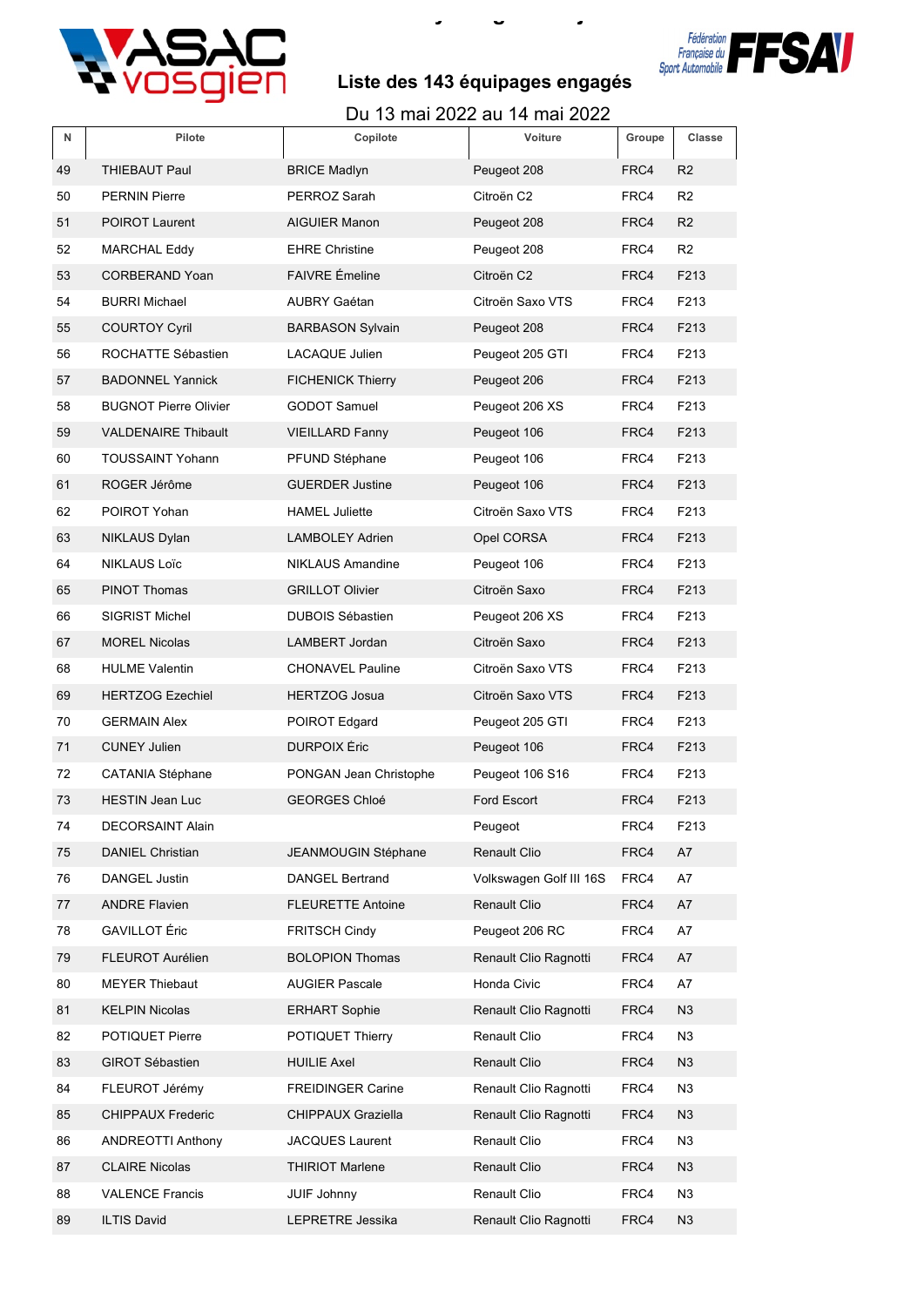



#### Du 13 mai 2022 au 14 mai 2022

**20Ème Rallye Régional Ajolais**

| N   | Pilote                     | Copilote                    | Voiture               | Groupe | Classe             |
|-----|----------------------------|-----------------------------|-----------------------|--------|--------------------|
| 90  | <b>AIZIER Frederic</b>     | <b>GAVOYE Romain</b>        | Renault Clio Ragnotti | FRC4   | N3                 |
| 91  | <b>GRANDCLAUDE Allan</b>   | SAUFFROY Aurélien           | Citroën Saxo VTS      | FRC4   | A6                 |
| 92  | <b>JACOB Ronan</b>         | <b>SIMON Charline</b>       | Citroën Saxo          | FRC4   | A6                 |
| 93  | SAINT-DIZIER Julien        | JOBERT Aurélien             | Citroën Saxo VTS      | FRC4   | A <sub>6</sub>     |
| 94  | <b>MATHIS Alexandre</b>    | LE BANNER Kevin             | Citroën Saxo          | FRC4   | A6                 |
| 95  | <b>JEUDY Sébastien</b>     | <b>JEUDY Yohann</b>         | Peugeot 106 S16       | FRC4   | A6                 |
| 96  | <b>JUBIN Thomas</b>        | <b>MOREL Geoffrey</b>       | Citroën Saxo VTS      | FRC4   | A6                 |
| 97  | <b>PERRIN Pierrick</b>     | <b>VAXELAIRE</b> Éléonore   | Citroën Saxo VTS      | FRC4   | A <sub>6</sub>     |
| 98  | ROUX Aurélien              | <b>SCHOENTHALER Ines</b>    | Citroën Saxo          | FRC4   | A6                 |
| 99  | <b>HOUILLONS Quentin</b>   | <b>HOUILLONS Constant</b>   | Citroën Saxo          | FRC4   | A6                 |
| 100 | <b>BENOIT Claude</b>       | <b>BENOIT Geneviève</b>     | Citroën Saxo VTS      | FRC4   | A6                 |
| 101 | PERSONNE Regis             | <b>PERNOT Sandrine</b>      | <b>Renault Clio</b>   | FRC5   | Rally <sub>5</sub> |
| 102 | <b>DELILE Sylvain</b>      | <b>MASSIN Valentin</b>      | Citroën AX            | FRC5   | F212               |
| 103 | <b>GROSJEAN Mickael</b>    | <b>BOURY Aline</b>          | Peugeot 106           | FRC5   | F212               |
| 104 | LA-ROSA Nando              | <b>THIERRY Dylan</b>        | Peugeot 106 XSI       | FRC5   | F212               |
| 105 | <b>VUITTENEZ Victorien</b> | <b>COTE COLISSON Maxime</b> | Peugeot 106 Rallye    | FRC5   | F212               |
| 106 | <b>BONNET Olivier</b>      | <b>BONNET Theo</b>          | Citroën AX Sport      | FRC5   | F212               |
| 107 | <b>FALEYEUX Alexandre</b>  | <b>LAURENT Alexandre</b>    | Peugeot 106 XSI       | FRC5   | F212               |
| 108 | <b>GRANDJEAN Bastien</b>   | <b>GRANDJEAN Alain</b>      | Peugeot 205 Rallye    | FRC5   | F212               |
| 109 | <b>REGNAUD Gilles</b>      | <b>REGNAUD Cyril</b>        | Peugeot 205 Rallye    | FRC5   | F212               |
| 110 | <b>FRANCOIS Benjamin</b>   | <b>MOREL Aurèlie</b>        | Peugeot 106 XSI       | FRC5   | A5                 |
| 111 | <b>GIRARDET Caroline</b>   | <b>GAUTHEY Mathieu</b>      | Peugeot 106           | FRC5   | A <sub>5</sub>     |
| 112 | <b>MAUVAIS Michel</b>      | LAINE Sébastien             | Peugeot 205 Rallye    | FRC5   | A <sub>5</sub>     |
| 113 | <b>GREMILLET Daniel</b>    | <b>POWALLA Claude</b>       | Peugeot 106 XSI       | FRC5   | A <sub>5</sub>     |
| 114 | <b>DELIOT Ludovic</b>      | <b>DELIOT Manon</b>         | Peugeot 205           | FRC5   | A5                 |
| 115 | ROUSSEL Benoit             | <b>MOREL Elodie</b>         | Peugeot               | FRC5   | A <sub>5</sub>     |
| 116 | <b>MAGNIN Nicolas</b>      |                             | Peugeot 106 XSI       | FRC5   | A <sub>5</sub>     |
| 117 | <b>KNAPP Stéphane</b>      | <b>DUPONT Nicolas</b>       | Renault TWINGO        | FRC5   | R <sub>1</sub>     |
| 118 | DAVIDE Alain               | ROBICHON Olivier            | Citroën Saxo          | FRC5   | N <sub>2</sub>     |
| 119 | <b>TOFFANIN Sébastien</b>  | <b>BOITEUX Anthony</b>      | Peugeot               | FRC5   | N <sub>2</sub>     |
| 120 | <b>LAMBOLEY Pierre</b>     | <b>UHLRICH Patricia</b>     | Citroën Saxo          | FRC5   | N <sub>2</sub>     |
| 121 | CASTALLAN Julien           | <b>MERAT-BRIOT Maxime</b>   | Peugeot 106 S16       | FRC5   | N <sub>2</sub>     |
| 122 | <b>ROY Ludovic</b>         | <b>ROY Gregory</b>          | Citroën Saxo VTS      | FRC5   | N <sub>2</sub>     |
| 123 | <b>VINEL Arthur</b>        | <b>VINEL Éric</b>           | Peugeot 106           | FRC5   | N2                 |
| 124 | <b>GOURMAND Pierrick</b>   | PEPE Sorenza                | Peugeot 106 S16       | FRC5   | N2                 |
| 125 | <b>CHOFFEL Maxime</b>      | <b>HUGUENIN Faustine</b>    | Peugeot 106 S16       | FRC5   | N <sub>2</sub>     |
| 126 | <b>MARCHAL Mickael</b>     | <b>FAGNONE Benjamin</b>     | Peugeot 106           | FRC5   | N <sub>2</sub>     |
| 127 | <b>BRIANTAIS Gaétan</b>    | <b>BRIANTAIS Geraldine</b>  | Citroën Saxo VTS      | FRC5   | N2                 |
| 128 | <b>SIMONIN Amaury</b>      | JEUDY Alexis                | Peugeot 106           | FRC5   | N <sub>1</sub>     |
| 129 | PINOT Jérôme               | <b>PINOT Murielle</b>       | Peugeot 106 XSI       | FRC5   | N <sub>1</sub>     |
| 130 | GODEL Jonathan             | PECCLET Raphael             | Peugeot 106 Rallye    | FRC5   | N <sub>1</sub>     |